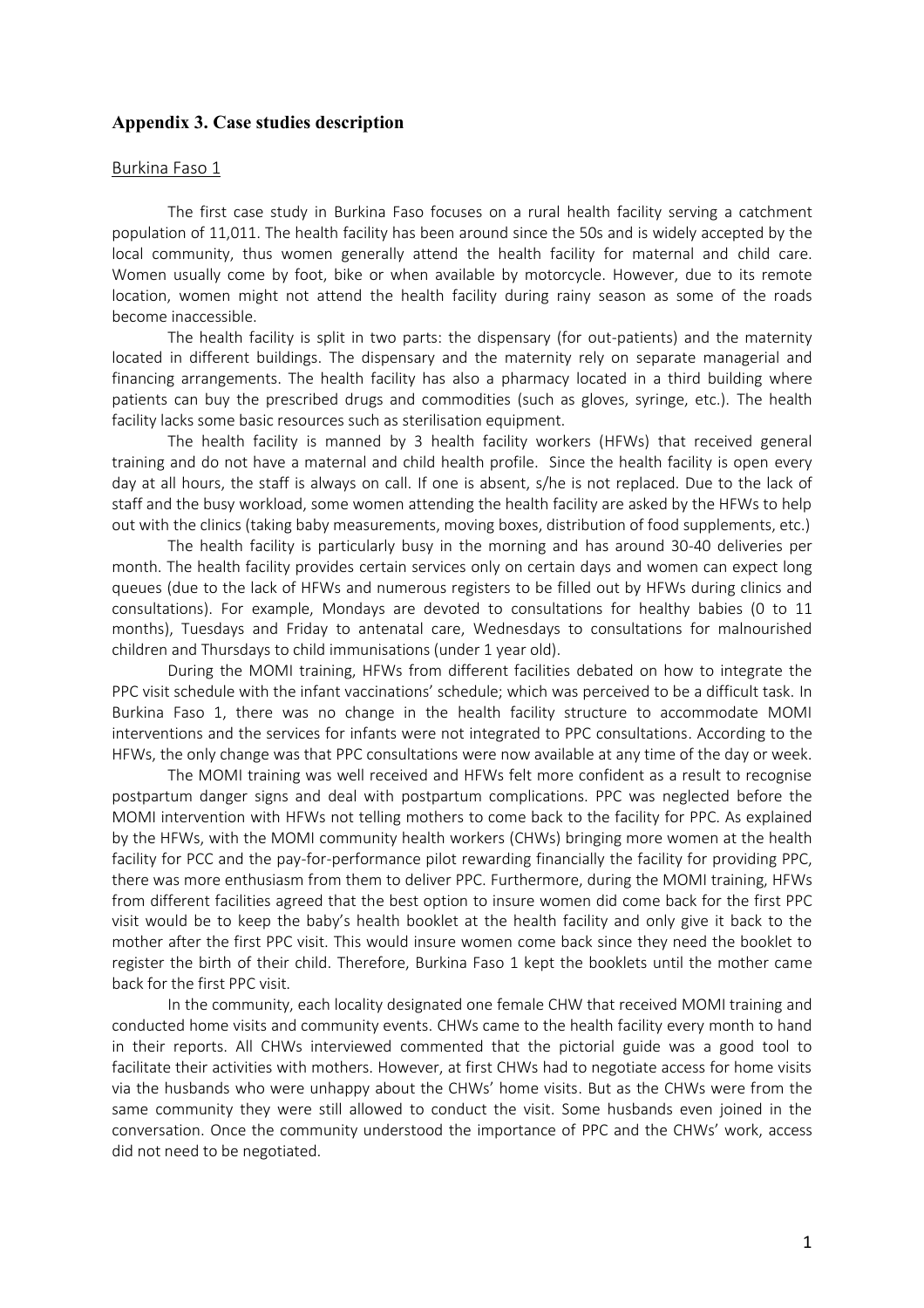CHWs in Burkina Faso 1 believed that MOMI brought up changes as women did not know before CHWs' sensitisation that they had to go back to the facility for PPC and assumed that any necessary care was provided during delivery. Furthermore, CHWs were confident that women understood the importance of PPC as many came directly to their CHW to remind her of their upcoming check-up and asked for a referral ticket to take to the facility. Sometimes it was even the husband who reminded the mother about the PPC visit.

#### Burkina Faso 2

The second case study in Burkina Faso focuses on a rural health facility serving a catchment population of 10,175. Access for women is particularly difficult during rainy season, even for those living close to the health facility, as they need to cross several water streams. Some cannot come at all to the health facility during rainy season for this reason.

The health facility is organised in the same way than Burkina Faso 1 with a dispensary, a maternity and a pharmacy, relying on separate managerial and financing arrangements. The health facility lacks basic resources such as neonatal resuscitation equipment and generally relies on donated equipment.

The health facility is manned by 3 HFWs. One of the nurse is often absent aggravating the lack of staff and the long waiting times for women attending the health facility. Sometimes, CHWs dropping by the health facility are asked to stay and help the HFWs with clinics. There are occasions where all HFWs are away with no one to man the health facility, expecting women thus have to go to Kaya hospital for delivery.

The health facility is particularly busy in the morning and has around 20-30 deliveries per month. Like Burkina Faso 1, the health facility provides certain services only on certain days and women can expect long queues (due to the amount of paperwork and lack of staff). If there are many patients or not enough HFWs, women who came in the morning might have to wait until the end of the day to receive care. Here, HFWs tried to integrate services by making PPC visits coincide with the date for infant vaccination when possible, even if the pay-for-performance system did not take it into account. Like Burkina Faso 1, the HFWs in this facility kept the infant's health booklet so the women had to come back to the first postpartum visit. This, according to the HFWs, also helped them track women who were not coming for PPC as HFWs were able to ask the relevant CHW to get in touch with them.

In the community, most localities designated one female CHW who received MOMI training and conducted home visits and community events. CHWs described that they used the pictorial guide during home visits and community events, which triggered women (and their husbands) to ask questions. They also described the same difficulties than Burkina Faso 1 in gaining access with husbands during home visits at first. Then, women and head of families understood the importance of their message and CHWs did not require permission any longer. In some households, the whole family would come look at the images and listen to the explanations. CHWs pointed out the fact that MOMI involved the village chiefs at first facilitating and legitimising their work.

Women and CHWs interviewed explained that change occurred: in the health facility as women were now followed after birth as well and were attended to if they had complications after delivery; and in the community who understood the importance of PPC. CHWs explained their number of referrals decreased because women went directly to the facility for PPC without waiting for the CHW's visit to remind them. According to them, as long as the next wave of HFWs at the facility provide PPC follow-ups, the women will keep going for PPC appointments without being followed by the CHW.

#### Burkina Faso 3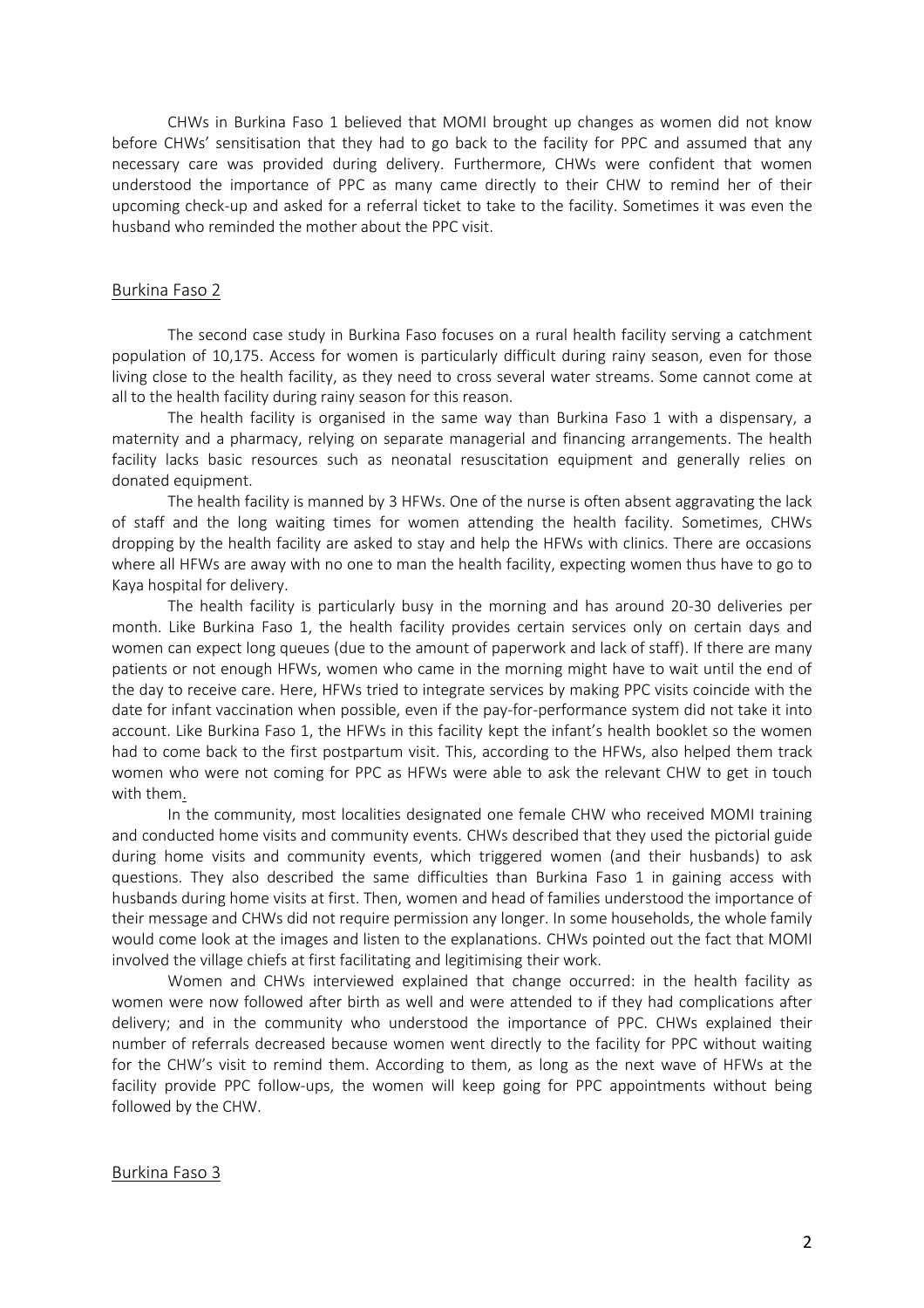The third case study in Burkina Faso focuses on an urban health facility serving a catchment population of 17,093. Access for the local community is not an issue like in Burkina Faso 1 and 2.

Although bigger, the health facility is organised in the same manner than Burkina Faso 1 and 2 and lacks sterilisation equipment. The health facility is manned by 20 HFWs for the dispensary and the maternity, including nurses and midwives. HFWs working in the maternity are assigned certain activities for the week that rotate every week. HFWs at the maternity have at least four registers to fill out when conducting these activities.

The health facility can get quite busy and has around 60-80 deliveries per month. Services are offered every day (Monday-Friday). Burkina Faso 3 integrated the healthy infant consults with vaccinations at the dispensary, during which they triaged the mothers and referred them to the maternity if they did not receive their PPC consultation. However, during the period of observations, women who were referred to the maternity were followed by the researchers and none did the consultation. When asked why, those women explained they did not have enough money with them to pay for the gloves and speculum required for the PPC consultation. This, alongside the long wait, were also mentioned as a barrier to the PPC consult for women interviewed.

HFWs at Burkina Faso 3 gave a lot of importance to filling out the PPC registers properly in order to receive the incentives from the pay-for-performance pilot and thus tried to get the mothers to come back between day 6 and 8 (while MOMI advised between day 6 and 10). HFWs commented that they see much more women at the first PPC consultation since the MOMI community intervention started, leading to an improved indicator appreciated at the national level. Additionally, the arrival of two new HFWs from another MOMI facility during the implementation period boosted the delivery of PPC at Burkina Faso 3.

In the community, each locality designated one female CHW who received MOMI training and conducted home visits and community events. The relationship between the CHWs and the HFWs was good and open. CHWs sent in their reports and HFWs gave recommendations to improve their work.

CHWs in Burkina Faso 3 described a similar protocol for home visits than in previous cases and commented on the pictorial guide being a good tool to start conversations with the women and their husbands. One CHW explained that her work was well accepted by the families and in case of complications, had no issues alerting the husband to take their spouse to the facility. However, CHWs had more difficulties getting women to attend the second PPC visit (around day 42). Indeed, women who attended the first visit and were told they were fine did not see the relevance of going back for the second visit. All CHWs interviewed stated that women would keep on attending the facility for PPC, as long as HFWs were to provide the services.

## Burkina Faso 4

The last case study in Burkina Faso focuses on an urban health facility located in the same urban centre as Burkina Faso 3 and serving a catchment population of 16,114. The health facility, organised in the same manner as Burkina Faso 3, has 9 HFWs working in the dispensary and 8 HFWs working in the maternity. The health facility is not as busy as Burkina Faso 3, with 30-40 deliveries per month. The staff is focused on their tasks and interactions with women are limited.

HFWs in Burkina Faso 4 explained that maternal and infant services were integrated and women were referred from the dispensary to the maternity if they had missed or were due for PPC. The observations at this facility did not support the assertions of the HFWs.

HFWs observed more women attending the facility for PPC on one hand because of the community intervention and another hand because HFWs keep the infants' health booklet until women come back for the first PPC visit. HFWs got motivated by the increase in attendance and worked harder to provide PPC in order to improve their PPC indicators.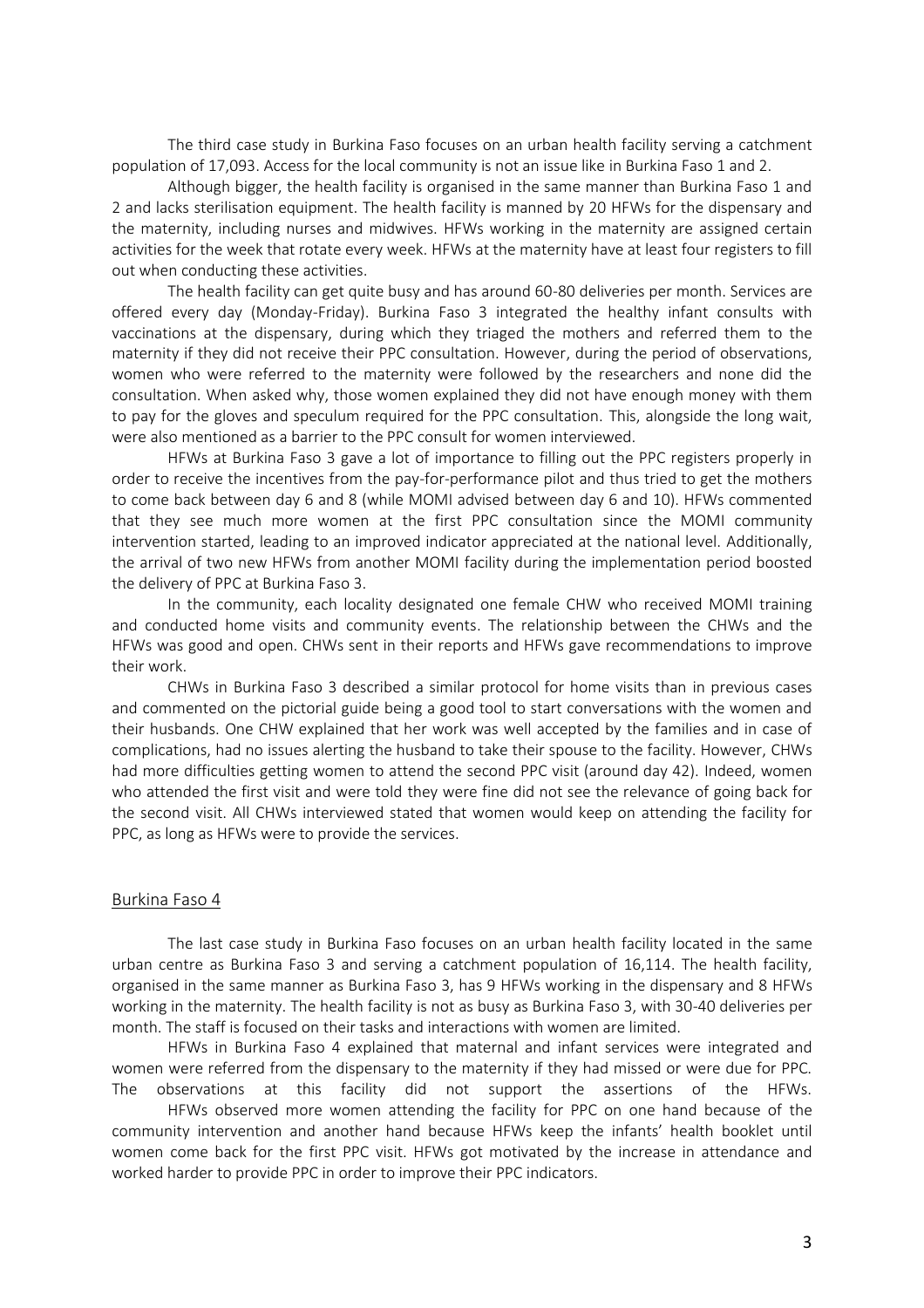In the community, most localities designated one female CHW who has received MOMI training and conducted home visits and community events. CHWs commented that the MOMI uniform and pictorial guide were important tools at first to involve women and to get legitimacy. They were confident that women would keep going to the facility for PPC as women have been going for PPC on their own for a while without being prompted by the CHW.

### Kenya 1

The first case study in Kenya focuses on a rural health facility serving a very large catchment area of 24,821 across a wide geographic spread. Attending the health facility for women not living near the facility is therefore a time consuming, costly and, for some, a difficult process.

The health facility consists of an outpatient department, a maternity ward, a laboratory and a pharmacy. All maternal and child services are provided by the same staff at the maternity, therefore mothers and their children only have to queue in one place where they can receive all maternal and child health services. The health facility has material resources available to deliver care, including an ambulance.

The health facility is manned by 9 HFWs and 4 CHWs that are employed to provide admin support and assistance with service delivery. Although this facility has enough staff, the shift allocations are not optimal as there is not enough staff during peak times. The health facility has around 40 to 60 deliveries per month. PPC in Kenya 1 focused on the provision of immediate PPC after delivery (or within 72 hours for home births) and provision of postpartum family planning when mothers came for the baby immunisation. This was confirmed by interviews with postpartum women.

50 CHWs, who are elected by their community, are attached to this health facility. In May 2015, only 22 CHWs submitted their monthly report to the health facility. Active CHWs explained that their main responsibility was to make sure that women who delivered at home would go to the facility as soon as possible for a postpartum check-up. Regarding the community dialogues, CHWs took advantage of other outreach activities rather than conducting them as an individual event.

## Kenya 2

The second case study in Kenya focuses on a rural health facility serving a catchment population of 7,538. The health facility is closed on evenings and weekends, meaning women have to go to Kwale hospital if they deliver out-of-hours.

The health facility consists of an outpatient department, a maternity ward and a pharmacy. As in Kenya 1, all maternal and child services are provided at the maternity. The health facility has adequate resources to complete daily tasks but does not own an ambulance.

All staff at the facility are female with 3 HFWs and 3 CHWs that are employed to provide admin support. Given the small size of the health facility and the limited opening hours, the facility has few deliveries (5 to 15 per month) as many women prefer to attend Kwale hospital or give birth at home. However, HFWs interviewed have noticed since the beginning of MOMI more women who delivered at home coming to the health facility shortly after birth for immediate PPC. This was facilitated by the introduction from the government of free maternity services around the beginning of MOMI implementation. Yet infant health remained the focus of HFWs and mothers. Counselling on postpartum family planning was only provided during antenatal and vaccination visits.

50 CHWs, who are elected by their community, are attached to this health facility. In June 2015, only 25 CHWs submitted their monthly report to the health facility. The CHWs interviewed found that the MOMI pictorial guide helped trigger discussion during the community dialogue with women. One CHW further explained that they now stress the importance of the postpartum followup during their home visits with women responding positively to their message.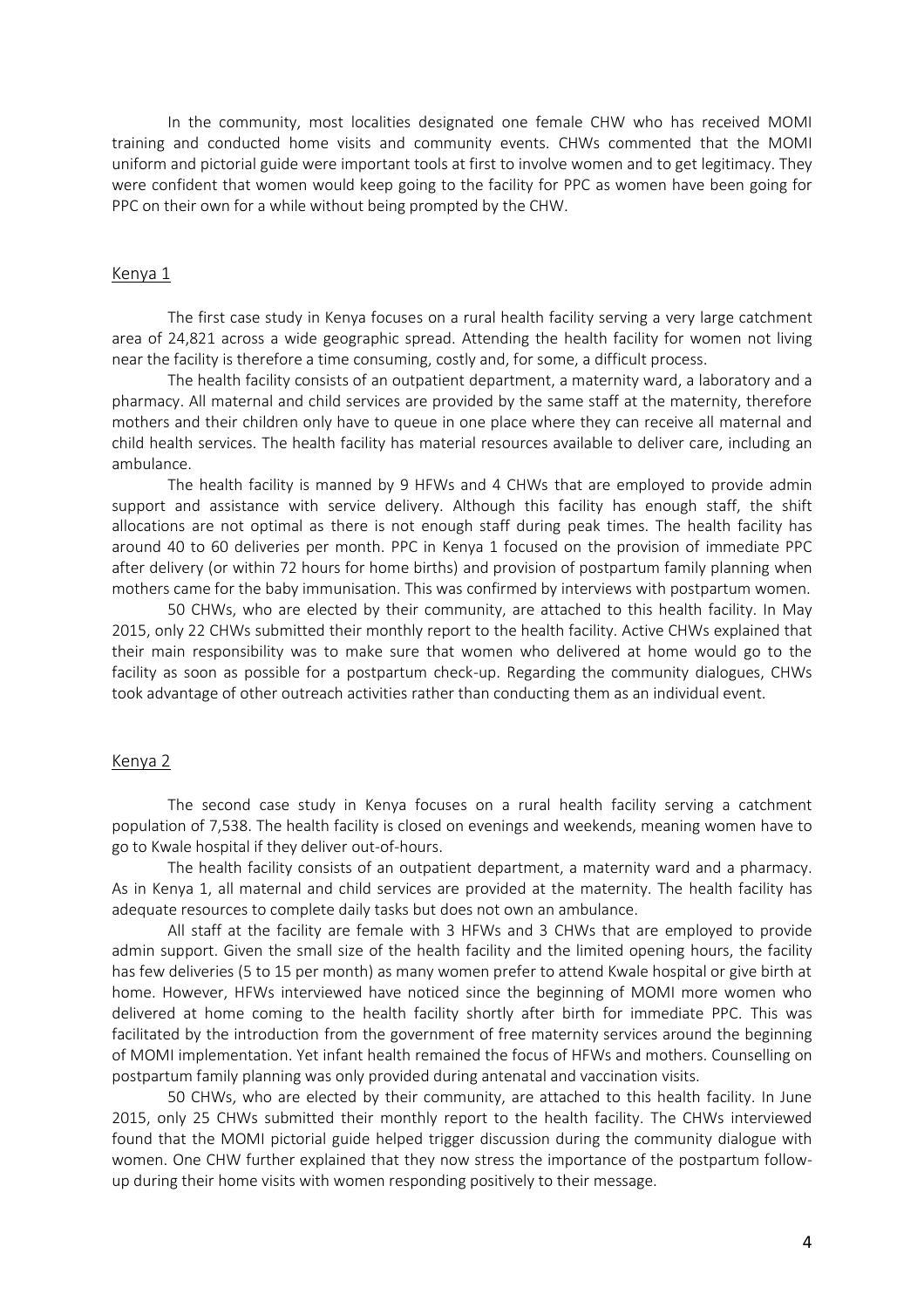#### Kenya 3

The third case study in Kenya focuses on an urban health facility serving a catchment population of 16,274. The health facility, open 24 hours all week, is accessible to the community because it is located near a major road.

This health facility is organised in a similar way to Kenya 1 and 2 but has more consultation rooms and more resources with their own ambulance, electricity and plumbing.

The facility is busy with around 40 to 60 deliveries per month but this training facility is not understaffed as it is manned by 12 staff and trainees (final year medical students) and 2 CHWs. With trainees and well-organised shift allocations, the staff are not overworked but only 4 HFWs are working in the maternity. HFWs commented that due to the presence of trainees, they had to make sure that their knowledge and skills (including PPC) were always on point. Whilst immediate PPC was standard practice, routine PPC focused only on exclusive breastfeeding counselling, postpartum family planning and infant's immunisation with no physical examination of the mother or baby. Partly due to the renewed focus on the postpartum period by the MOMI project, the HFWs providing maternal and child services instituted a schedule of HIV testing and counselling for all postpartum women at week 1 and month 6 postpartum. HFWs further commented on the change in women's behaviour towards postpartum family planning with more women accepting a family planning method at the week 6 visit. However, this increase in postpartum family planning could not be confirmed by the quantitative data as the numbers fluctuate throughout the implementation period with no clear link to the MOMI intervention timeline of activities.

100 CHWs, who are elected by their community, are attached to this health facility. In August 2015, only 60 CHWs submitted their monthly report to the health facility. CHWs interviewed commented on the MOMI pictorial guide being helpful during community dialogue for women – and men in some events – to have a picture to associate with their own experiences in their village. During home visits, their focus remained on receiving immediate PPC after delivery, breastfeeding and infant's immunisation schedule.

### Kenya 4

The fourth case study in Kenya focuses on a rural health facility serving a catchment population of 13,066. The facility is very accessible because it is located next to the main road with access to public transportation. The health facility is closed on evenings and weekends, and women have to find an alternative when they deliver out-of-hours.

The health facility consists of an outpatient department, a maternity ward and a pharmacy. As in Kenya 1, all maternal and child services are provided at the maternity. The health facility has electricity but no plumbing and can have access to Kenya 1's ambulance.

The health facility is manned by 5 HFWs and 4 CHWs, yet due to absences, the maternity is often only attended by one HFW causing long queues for mothers. Additionally, the HFW who was often left alone did not feel confident handling postpartum complications alone and therefore referred all postpartum complications to the next level facility. Similarly to Kenya 2, the facility has few deliveries (5 to 15 per month) as many women prefer to deliver somewhere else due to lack of staff and limited opening hours. Therefore, little PPC was provided at Kenya 4 as most women in this catchment area preferred to deliver elsewhere and would only come back later in the postpartum period for their baby's vaccinations. Two of the women interviewed explained that they came to Kenya 4 two days after delivering and only their infant received care. Additionally, it was observed that during infant's vaccination, postpartum family planning was only offered to women who requested it.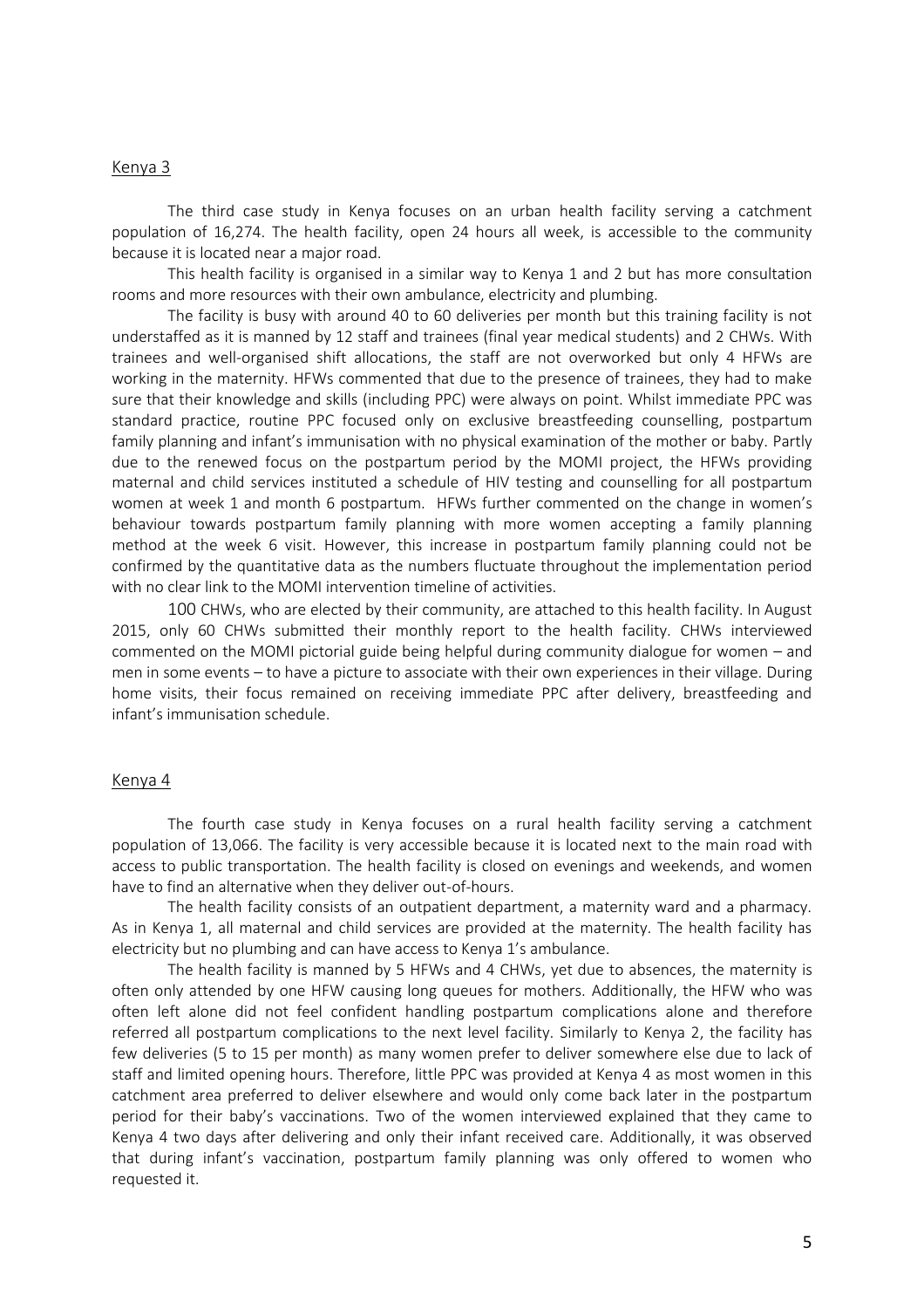50 CHWs, who are elected by their community, are attached to this health facility. In July 2015, only 20 CHWs submitted their monthly report to the health facility. CHWs interviewed did not use the pictorial guide for community dialogues and admitted they did not talk about PPC. Observations of a community dialogue during the evaluation period further showed that the discussion was not conducted as a participatory process. Women interviewed were not visited by CHWs and received all their health information from Kenya 4.

#### Malawi 1

The first case study in Malawi focuses on an urban health facility serving a catchment population of 58,061 and referrals from peripheral facilities are sent to Malawi 1. The facility is next to a major road and easily accessible.

The health facility is bigger than the other Malawi case study facilities with a maternity ward, a postnatal ward and an outpatient maternal and child health department. Both the maternity and postnatal wards provide maternal and child care including deliveries and management of postpartum complications while the outpatient department offers antenatal care, family planning, immunisations, HIV care and management of simple postpartum complications. In Malawi 1, only the first infant vaccination was integrated with PPC whereby the HFWs from the outpatient department came to the postnatal ward to provide the vaccination.

The maternity ward sometimes lacks important equipment and need to borrow it from another ward. Although the facility has the highest number of HFWs in the district (28), it is affected by staff shortage due to the high catchment population it serves and the large number of health services it offers. Additionally, out of the 5 HFWs interviewed only 1 received the MOMI training with other HFWs thinking that the project had already phased out. Although the maternal and child health outpatient department is usually manned by 4 HFWs, frequent staff absences lead to one or two HFWs being responsible to attend large groups of women visiting the facility (sometimes more than a 100 women). This was despite the fact the management team allocated more nurses and clinicians to the postnatal ward to accommodate the MOMI interventions.

The maternity's workload is very large with an average of 300 deliveries per month. No immediate PPC or monitoring was provided during the first 24 hours after birth unless complications occurred with the mother or the baby. Before being discharged, women received group counselling on possible postpartum danger signs, hygiene, umbilical cord care, exclusive breastfeeding, postpartum family planning at week 6. Women interviewed who came back for their routine PPC check-ups did not receive any PPC.

28 CHWs are attached to this health facility and conduct activities in the community. However, the MOMI community intervention was only implemented in one traditional authority. Consequently, according to one CHW, the MOMI messages on PPC are not known in the rest of the community. About half of the women who attended PPC check-ups during the observation period were visited at home by a MOMI CHW.

### Malawi 2

The second case study in Malawi focuses on a peri-urban health facility serving a catchment population of 48,895 over a wide geographical area. Some women for example have to walk over 20 kilometres each way to get to the health facility.

The health facility has a maternity and an outpatient department located in two separate buildings and lacks basic equipment. The health facility has 7 HFWs, a large workload in the mornings (over 100 women) and has between 100 and 150 deliveries per month. However, staff absences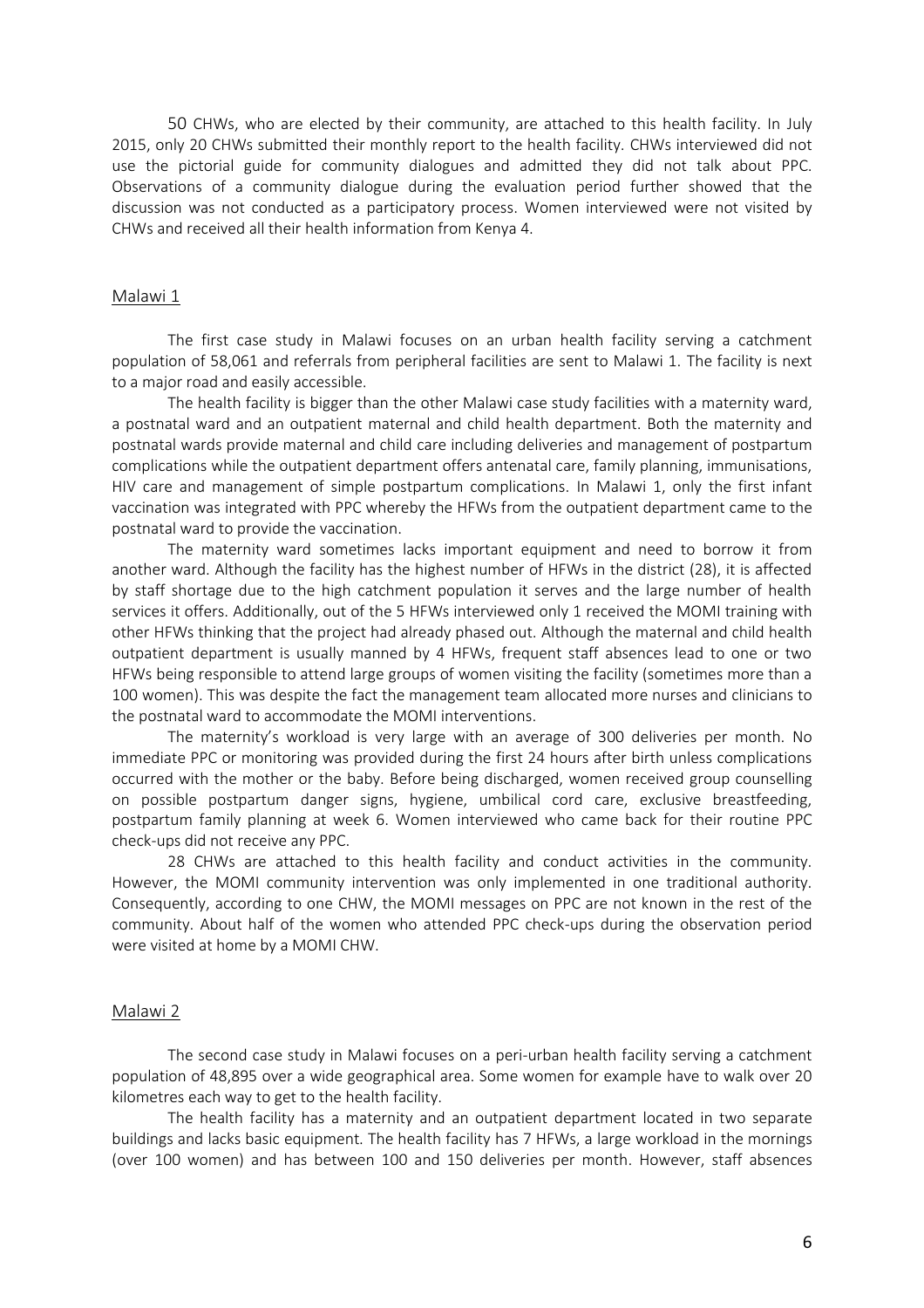cause hours of queues for women attending the health facility and can lead to some women delivering at the health facility unattended since the maternity is sometimes manned by only 1 HFW.

In Malawi 2, all MCH services were offered daily to accommodate MOMI interventions but it was observed that HFWs did not refer women to the appropriate services even when those services were offered next door. Provision of immediate PPC was observed – although women interviewed did not receive any PPC after delivery. Before discharge from the postnatal ward, women received group counselling on postpartum family planning, hygiene, umbilical cord care, immunisation and growth monitoring schedules for the baby and were reminded of the first week postpartum check-up. HIVpositive mothers received additional counselling in private. Routine PPC was observed but was only provided after all other services (antenatal care, family planning and deliveries) meaning women had to wait for several hours for routine PPC. Thus, from the interviews and observations, it seemed that most women only came back at the 6<sup>th</sup> week PPC check-up for the baby's immunisation. For the HFWs interviewed the only change at the facility that occurred as a result of the MOMI interventions was that women were now counselled on PPC before being discharged.

18 CHWs are attached to this health facility and conduct activities in the community. However, the CHWs interviewed explained that the MOMI training was never delivered and as a result their knowledge and activities on PPC were dependent of other projects.

# Malawi 3

The third case study in Malawi focuses on a rural health facility serving a catchment population of 14,669. The health facility does not have electricity and lacks material resources such as an ambulance and sterilisation equipment.

The health facility is much smaller than Malawi 1 and 2 and with 2 nurses, 1 community midwife assistant and 1 medical assistant. Although HFWs received training from MOMI on PPC guidelines, one admitted that guidelines were not followed due to lack of human resources and time constraints. However, counselling was provided to women before discharge from the postnatal ward on umbilical cord care, hygiene, exclusive breastfeeding and women were reminded of the first week postpartum check-up. Routine PPC consisted only on checking the baby's umbilicus and asking the mother if she had any problems. Women who were told about and referred for PPC through the MOMI community intervention were therefore very disappointed with the experienced service.

Malawi 3 did not integrate services and only provided services on specific days. For example, Mondays and Fridays are devoted to consultations for malnourished children, Tuesdays and Wednesdays to antenatal care and Thursdays to family planning and clinics for children under 5.

11 CHWs are attached to this facility who work in the community and assist with the clinics for children under 5. CHWs interviewed explained that they received only half of the MOMI trainings to set up and conduct community groups and as a result community activities came to a stop.

# Malawi 4

The fourth case study in Malawi focuses on a rural health facility serving a catchment population of 15,280 over a little geographic area. Unlike the previous three cases, which are owned by the government and provide free services, this facility is owned by a faith-based entity and the services are not free. However, to make essential services accessible, all the maternal (up to 6 weeks postpartum) and child health services are paid by the government through the district health office by means of a special service-level agreement. Therefore women tended to attend the facility until the week 6 postpartum check-up. This facility has electricity and a water system as well as its own ambulance and driver. This facility also has material resources for maternal and child care that are not available in other facilities, including the district hospital.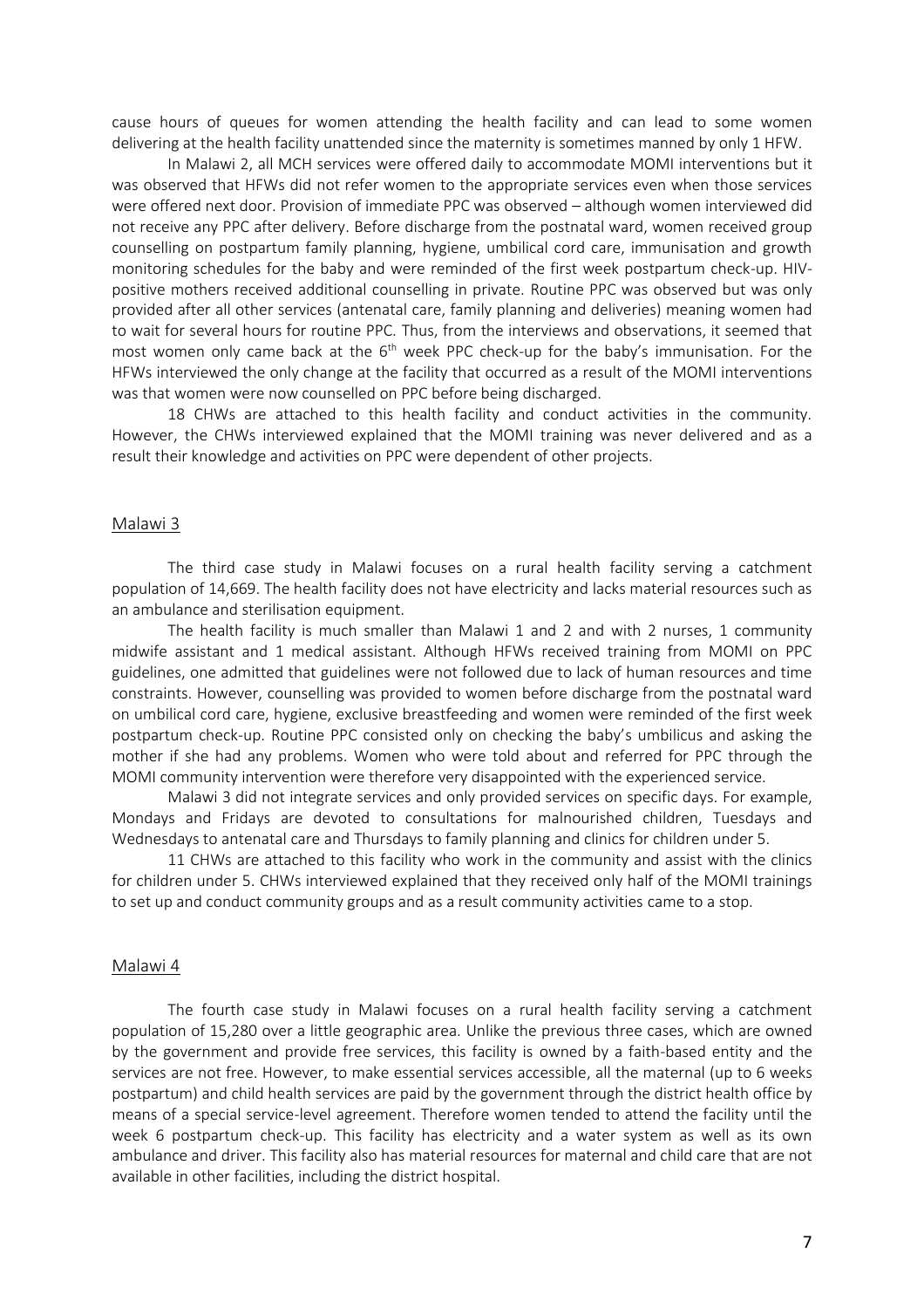The health facility, with about 100 deliveries a month, has a nurse, a medical assistant, 4 attendants supporting the HIV clinic and one pharmacist. The health facility is small and all services are provided in the same room on specific days (except for the maternity): outpatients and HIV clinics on Mondays, outpatients and antenatal care on Tuesdays, family planning and clinic for children under 5 on Wednesdays, antenatal care on Thursdays and family planning on Fridays. Postpartum family planning in Malawi 4 was integrated with postnatal check-ups and with the under 5 children clinics. Before discharge from the postnatal ward, women were counselled on the umbilicus care, hygiene, family planning, exclusive breastfeeding and were encouraged to come back after a week for PPC for mother and infant. During the 2-week observation period, routine PPC – although not always provided to all postpartum women – was provided more thoroughly than in the other Malawi cases.

11 CHWs are attached to this health facility to conduct activities in the community. However, none of the women interviewed have a CHW working in their village. CHWs interviewed complained of the lack of MOMI supervision and support.

# Mozambique 1

The first case study in Mozambique focuses on a rural health facility serving a catchment population of 21,452. The health facility is difficult to access and little means of transportation is available for the local population.

The health facility, open for consultations from 7.30 until 15.30 during the week and is opened 24h for emergencies. The facility is made of six rooms for deliveries, vaccinations, outpatients and the pharmacy. Basic resources are available to undertake those activities. Integration of services took the form of the 'one-stop shop' where women received maternal and infant services in the same room (except for family planning). The health facility is manned by 2 HFWs – with no specific training in maternal and child health and with no training for intrauterine device insertion – and a pharmacy technician. The maternity sees around 40 to 80 deliveries per month.

HFWs explained that the PPC checklists facilitated the diagnosis of postpartum complications. Observations indicated however that immediate and routine PPC for mother and infant was not consistent. For example, HFWs were more likely to provide routine PPC to women who gave birth at the facility than those who delivered at home. Additionally, three infants suffered from complications that called for referral to the next level facility during the period of observation. However, only one was referred and the other two died. HFWs in Mozambique 1 did not provide long-lasting family planning methods and only let the women know what was available – pill, condoms and injections – without counselling.

CHWs are often seen around the health facility accompanying women and delivering reports despite the long distances. It was observed that CHWs in Mozambique 1 acted as advocates for the women they accompanied when the women were not receiving PPC. CHWs interviewed believed that the women they visited now understood the importance of PPC and most of them attend the PPC consultations. However, those who experienced poor service from the HFWs will not come back.

#### Mozambique 2

The second case study in Mozambique focuses on a rural health facility serving a catchment population of 22,310. The closest village to the health facility is 15 kilometres away while the furthest is 130 kilometres away. The health facility is particularly difficult to access as it is isolated from the communities it serves and located on top of a mountain. The facility lacks basic resources and the closest ambulance is 139 kilometres away.

The health facility is organised in the same way as Mozambique 1. All maternal and child health services are provided in the same room. The health facility is manned by 6 HFWs and attends